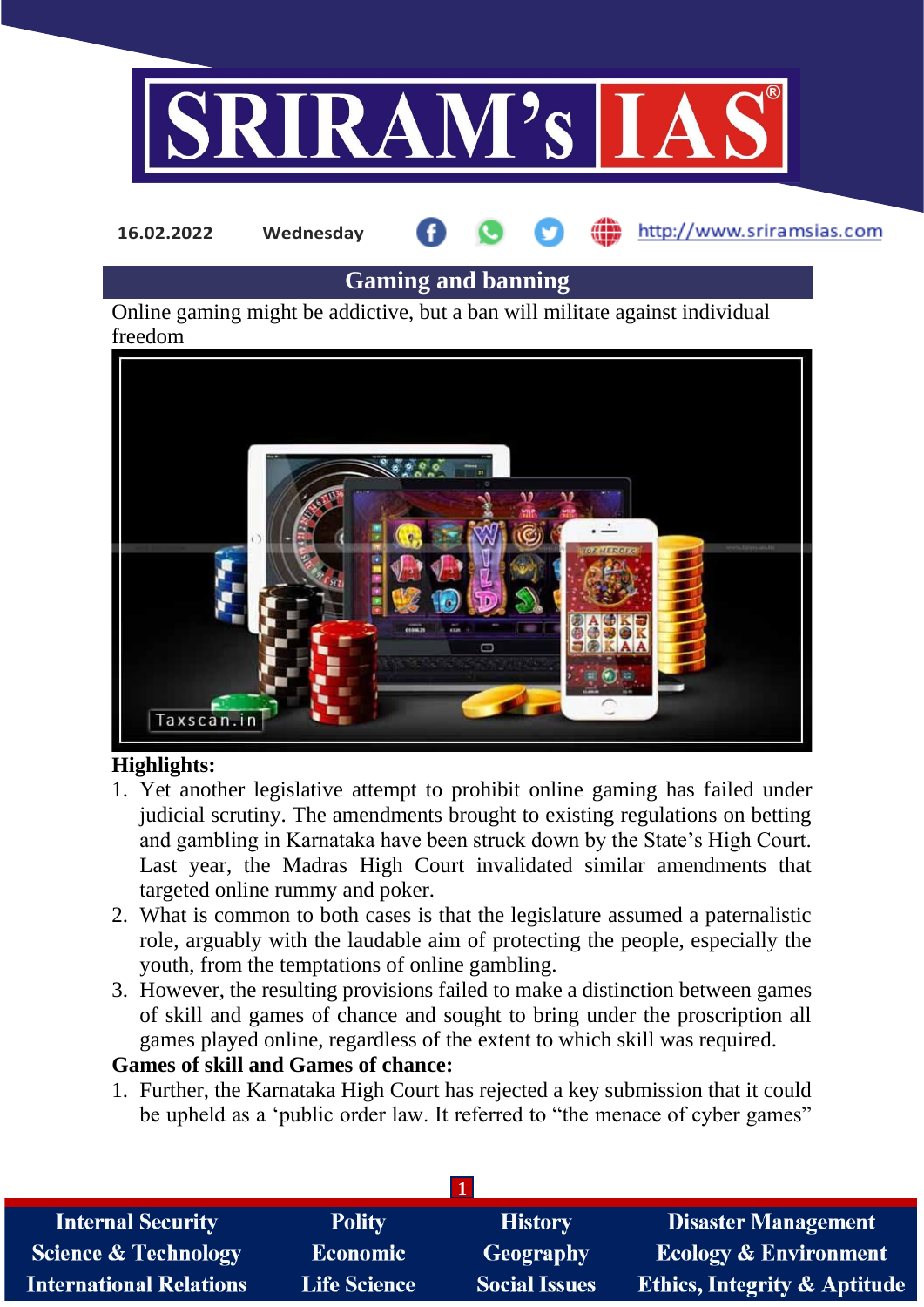

of epic proportions, and the registration of about 28,000 cases by the police in the State in the last three years.

- 2. The Government did have a point when it said many have taken their own lives and families ruined as a result of gaming addiction and indebtedness.
- 3. However, as the court has pointed out if the objective was to curb the menace of gambling, the Government should prohibit activities that amount to gambling as such, and not the games of skill.
- 4. While enacting the extreme measure, it did not consider the feasibility of regulating wagering on games of skill.



#### **Constitutional protection:**

- 1. While the idea of betting and gambling conjures up the image of a 'bucket shop' associated with dingy gaming-houses frequented by hustlers, there is an element of 'information, expression and entertainment that has constitutional protection.
- 2. And gaming platforms are also legitimate businesses that enjoy the freedom of trade when used for online versions of games of skill.
- 3. The court has drawn attention to the fact that what such bans do is to create "a wholly new category of medium-based regulation when the chance of medium per se does not alter the true nature and content of the games".

| <b>Internal Security</b>        | <b>Polity</b>       | <b>History</b>       | <b>Disaster Management</b>              |
|---------------------------------|---------------------|----------------------|-----------------------------------------|
| <b>Science &amp; Technology</b> | <b>Economic</b>     | Geography            | Ecology & Environment                   |
| <b>International Relations</b>  | <b>Life Science</b> | <b>Social Issues</b> | <b>Ethics, Integrity &amp; Aptitude</b> |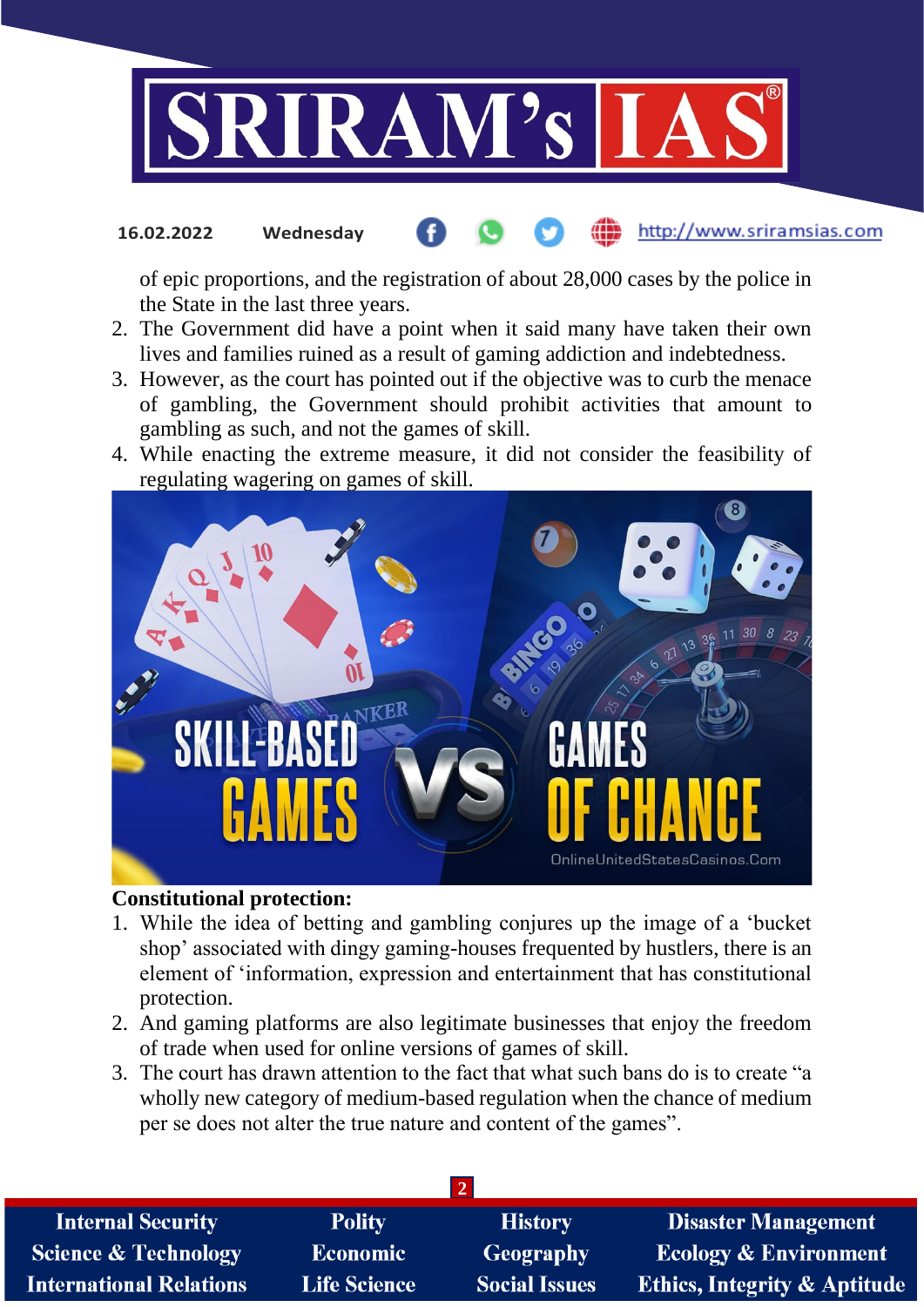

- 4. In other words, what is targeted is not the gambling part but the 'online' part. Also, the amendments contradicted a general exemption in the original law to 'games of skill' by making all online gaming punishable even if they involved skill.
- 5. It is clear that an absolute embargo on games of skill involving money or stakes could not have been upheld by the court, as the line between individual freedom, both to carry on the business and to participate in it as a consumer, and state action could not have been obliterated.
- 6. All legislation that assumes that sections of society require the hand of the state to guide and support them have some populist appeal. And there is an addictive element to online gaming, but that does not mean there is no individual freedom and choice at all.

### **The pathology of school closure in India**

Scientific evidence supports a complete re-opening; analysing the root causes will guide future policy interventions



| <b>Internal Security</b>        | <b>Polity</b>       | <b>History</b>       | <b>Disaster Management</b>              |
|---------------------------------|---------------------|----------------------|-----------------------------------------|
| <b>Science &amp; Technology</b> | <b>Economic</b>     | <b>Geography</b>     | <b>Ecology &amp; Environment</b>        |
| <b>International Relations</b>  | <b>Life Science</b> | <b>Social Issues</b> | <b>Ethics, Integrity &amp; Aptitude</b> |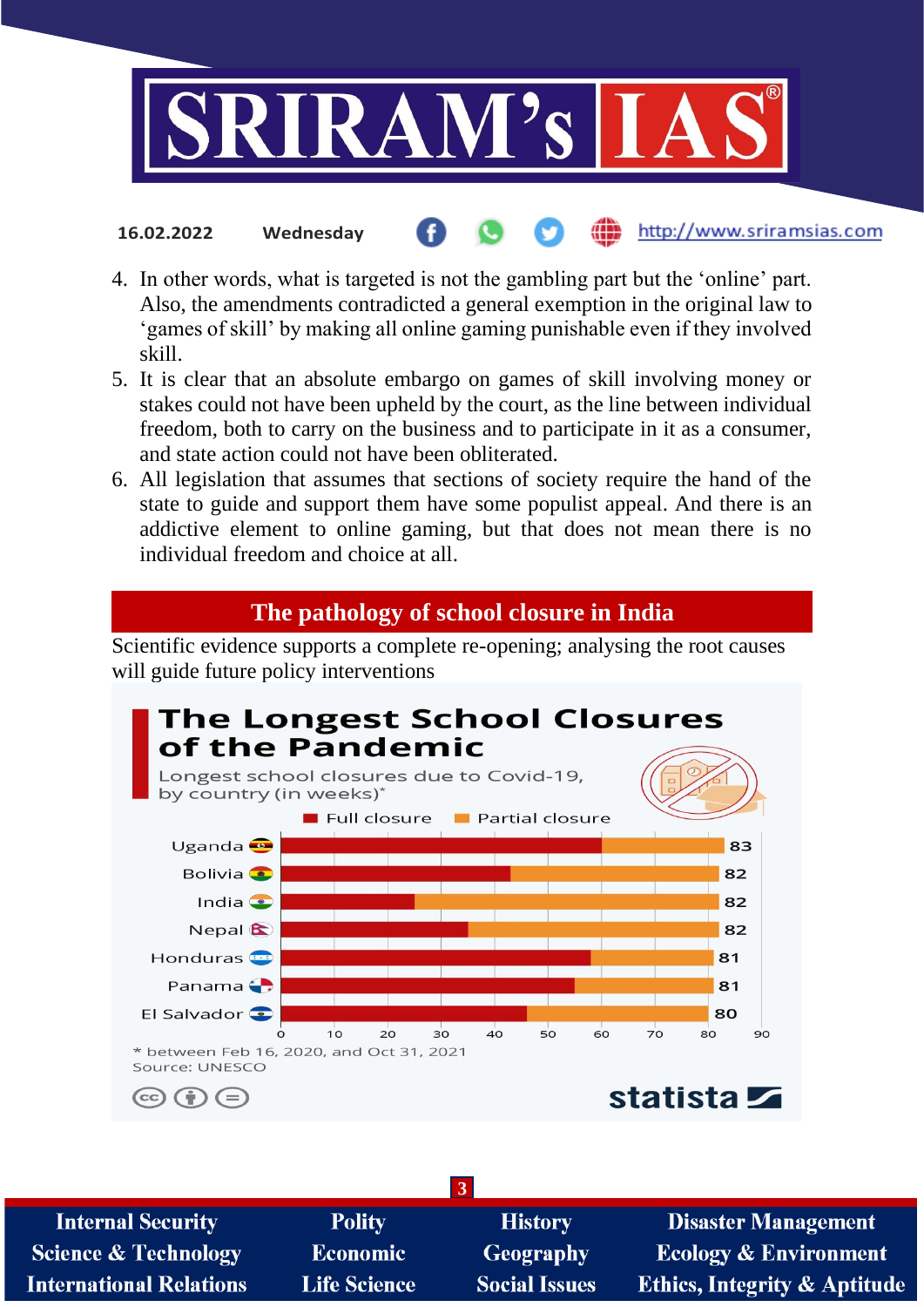

**16.02.2022 Wednesday**

# **Notorious achievement:**

- 1. In the last two years, India has achieved the dubious distinction of becoming the country with the second-longest COVID-19 pandemic-linked school closure in the world — next only to Uganda.
- 2. According to a United Nations report, it is an estimated 82 weeks, with some intermittent classes in between.
- 3. However, there has been very limited discourse on why in spite of scientific evidence to support re-opening — Indian States continued to remain reluctant to reopen schools.
- 4. Analysing the root causes of school closure in India is an urgent need to derive lessons and to guide future policy interventions.

#### **Reasons for prolonged school closure:**

- 1. To start with, one of the biggest reasons for continued school closure has been widespread misinformation. Unsubstantiated statements such as 'the third wave would affect children' and 'let's wait for vaccination of kids before reopening schools' were made by influential individuals and amplified on social media.
- 2. These scared parents and (incorrectly) linked school reopening with COVID-19 vaccination of children.
- 3. Two, the opinion of a small section of privileged parents dominated and prevailed in the mainstream discourse. Though surveys had indicated that poor and middle-class parents wanted schools to be open.
- 4. Three, the Government's response, at all levels, to the misinformation was delayed and arguably insufficient. Though science communication increased over a period of time, it did not match the pace of misinformation.
- 5. For many months after the initial closure of schools, there was almost no planning and discussion on the need for objective criteria to reopen schools.

#### **The delay in school reopening has revealed societal aspects as well.**

- 1. First, it is not a given that those with the influence and voices would speak on behalf of the poor and the voiceless.
- 2. Second, school closure has had the worst impact on children who were already at a disadvantage.

| <b>Internal Security</b>        | <b>Polity</b>       | <b>History</b>       | <b>Disaster Management</b>              |
|---------------------------------|---------------------|----------------------|-----------------------------------------|
| <b>Science &amp; Technology</b> | <b>Economic</b>     | Geography            | <b>Ecology &amp; Environment</b>        |
| <b>International Relations</b>  | <b>Life Science</b> | <b>Social Issues</b> | <b>Ethics, Integrity &amp; Aptitude</b> |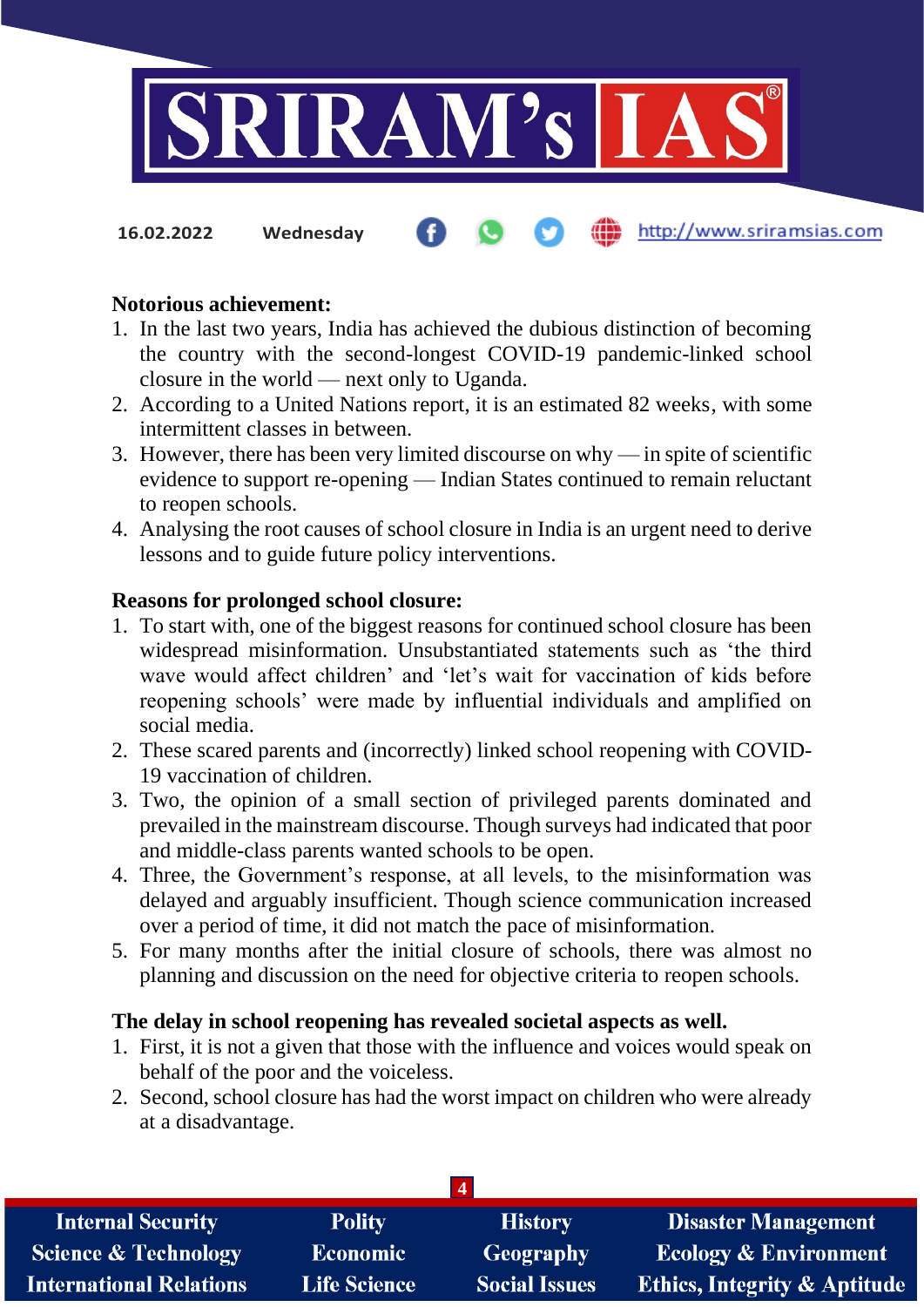

3. Third, the learnings during the novel coronavirus pandemic have been (wrongly) equated with completion of the syllabus. Parents have started to believe that learning loss can be addressed by having their wards attend extra classes or through online EdTech solutions.

#### **Ineffective solution:**

- 1. In the Union Budget 2022-23, while acknowledging learning loss due to the pandemic, the Government has proposed, under the 'one class, one TV channel' programme of the Pradhan Mantri eVidya, or PM eVIDYA, scheme, to expand 12 television channels to a total of 200 channels, in order to "impart supplementary teaching". This has inadvertently ended up equating learning with syllabus completion.
- 2. The School Children's Online and Offline Learning (SCHOOL) survey in India has shown that TV-based education programmes are completely ineffective.

There is a need for every government to prepare a mid to long-term plan to compensate for the learning loss, with a sufficient focus on overall child development. There is a need for strategic and innovative thinking and lasting solutions.

#### **Education as hope**

- 1. For the majority of the poor and lower- and middle-income families, quality education is the only hope to come out from the vicious cycle of poverty and think of a bright future.
- 2. The widening educational inequities now mean that the pandemic has deprived the poor and the most vulnerable in the society of this opportunity.
- 3. Continued school closure and hesitation in reopening academic institutions are the symptoms of a deeper malady in India's education system as well as a reflection of the value decision-makers attach to school education.
- 4. It is our socio-political responsibility that everything needed to ensure the safe return of every child in the country to the school is done. It is not a matter of choice but what we, as a responsible society, must do urgently.

| $\sqrt{5}$                      |                     |                      |                                         |  |  |
|---------------------------------|---------------------|----------------------|-----------------------------------------|--|--|
| <b>Internal Security</b>        | <b>Polity</b>       | <b>History</b>       | <b>Disaster Management</b>              |  |  |
| <b>Science &amp; Technology</b> | <b>Economic</b>     | <b>Geography</b>     | <b>Ecology &amp; Environment</b>        |  |  |
| <b>International Relations</b>  | <b>Life Science</b> | <b>Social Issues</b> | <b>Ethics, Integrity &amp; Aptitude</b> |  |  |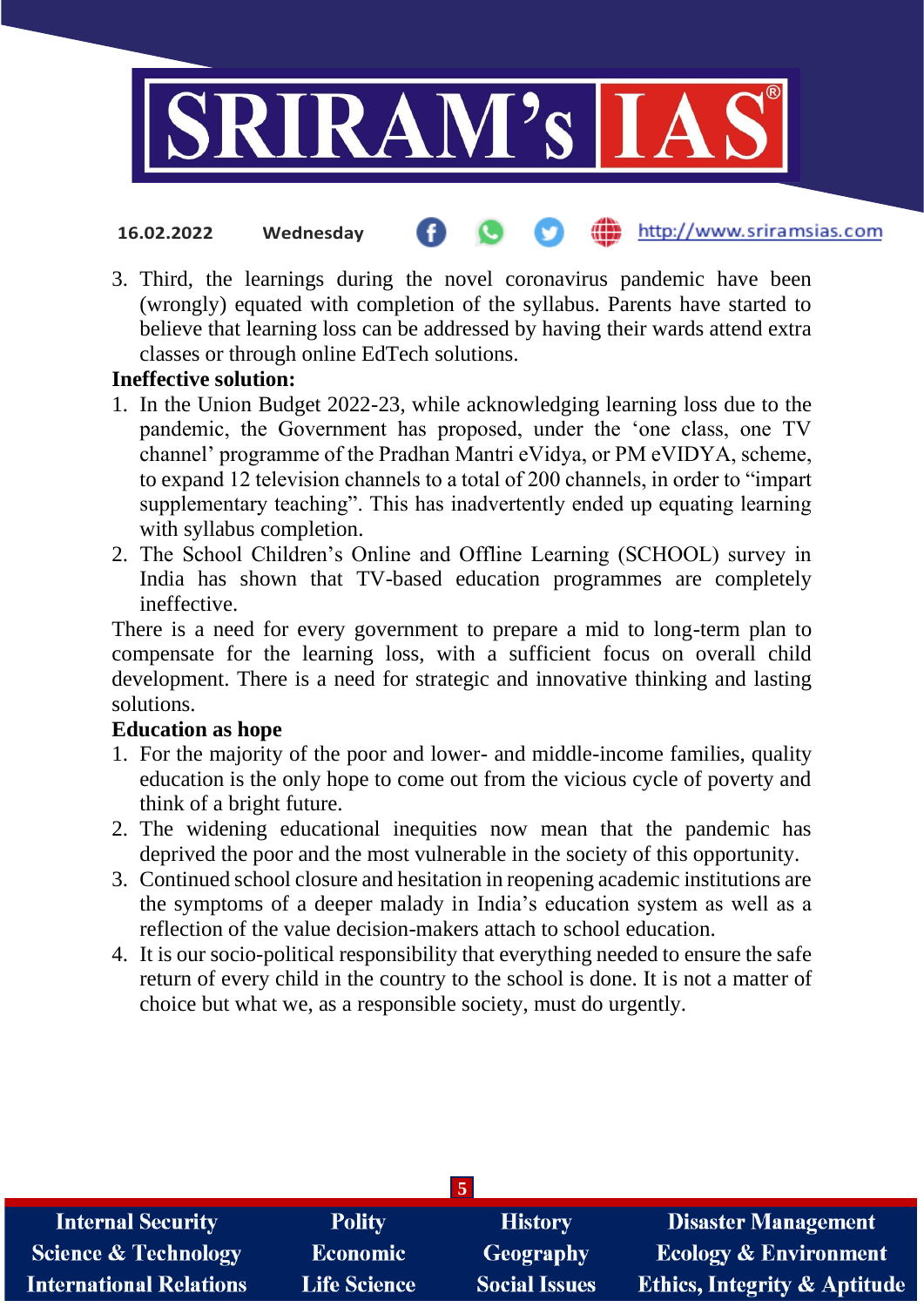

**16.02.2022 Wednesday**

#### **fin** http://www.sriramsias.com

# **The importance of caste data**

Data will help us determine who needs and does not need affirmative action and the effectiveness of such a measure

# **Open competitive exams: the illusion of providing equal opportunity**

- 1. Last month, the Supreme Court upheld the 27% quota for Other Backward Classes (OBC) in the All-India Quota seats for the National Eligibility-cum-Entrance Test and reiterated that reservations for backward classes were not an exception but an extension of the principle of equality under Article 15(1) of the Constitution.
- 2. The judgment highlighted how open competitive exams give the illusion of providing equal opportunity in ignorance of the widespread inequalities in educational facilities, the freedom to pursue such education, and societal prejudices.
- 3. The Court pointed out how such disparities are not limited to the issue of access to good education or financial constraints alone, but also to the psychological and social effects of inherited cultural capital (communication skills, books, accent, academic accomplishments, social networks, etc.), which ensures the unconscious training of upper-caste children for high-grade performance.
- 4. The Constituent Assembly held a similar philosophy while introducing constitutional provisions which enable the government to make special provisions for the uplift of the "lower castes".

# **Privileges are hidden in Caste lessness**

- 1. However, despite the underlying good intentions, positive discrimination has been a controversial topic.
- 2. Many oppose affirmative actions like reservation; they believe that such provisions only perpetuate caste differences and they call for a "casteless society".
- 3. As Justice D.Y. Chandrachud pointed out, "caste lessness" is a privilege that only the upper caste can afford because their caste privilege has already translated into social, political and economic capital.
- 4. On the other hand, individuals who belong to the lower castes must retain their caste identity in order to claim the benefits of measures such as reservation, which recognize historic harm.

| <b>Internal Security</b>        | <b>Polity</b>       | <b>History</b>       | <b>Disaster Management</b>              |
|---------------------------------|---------------------|----------------------|-----------------------------------------|
| <b>Science &amp; Technology</b> | <b>Economic</b>     | Geography            | <b>Ecology &amp; Environment</b>        |
| <b>International Relations</b>  | <b>Life Science</b> | <b>Social Issues</b> | <b>Ethics, Integrity &amp; Aptitude</b> |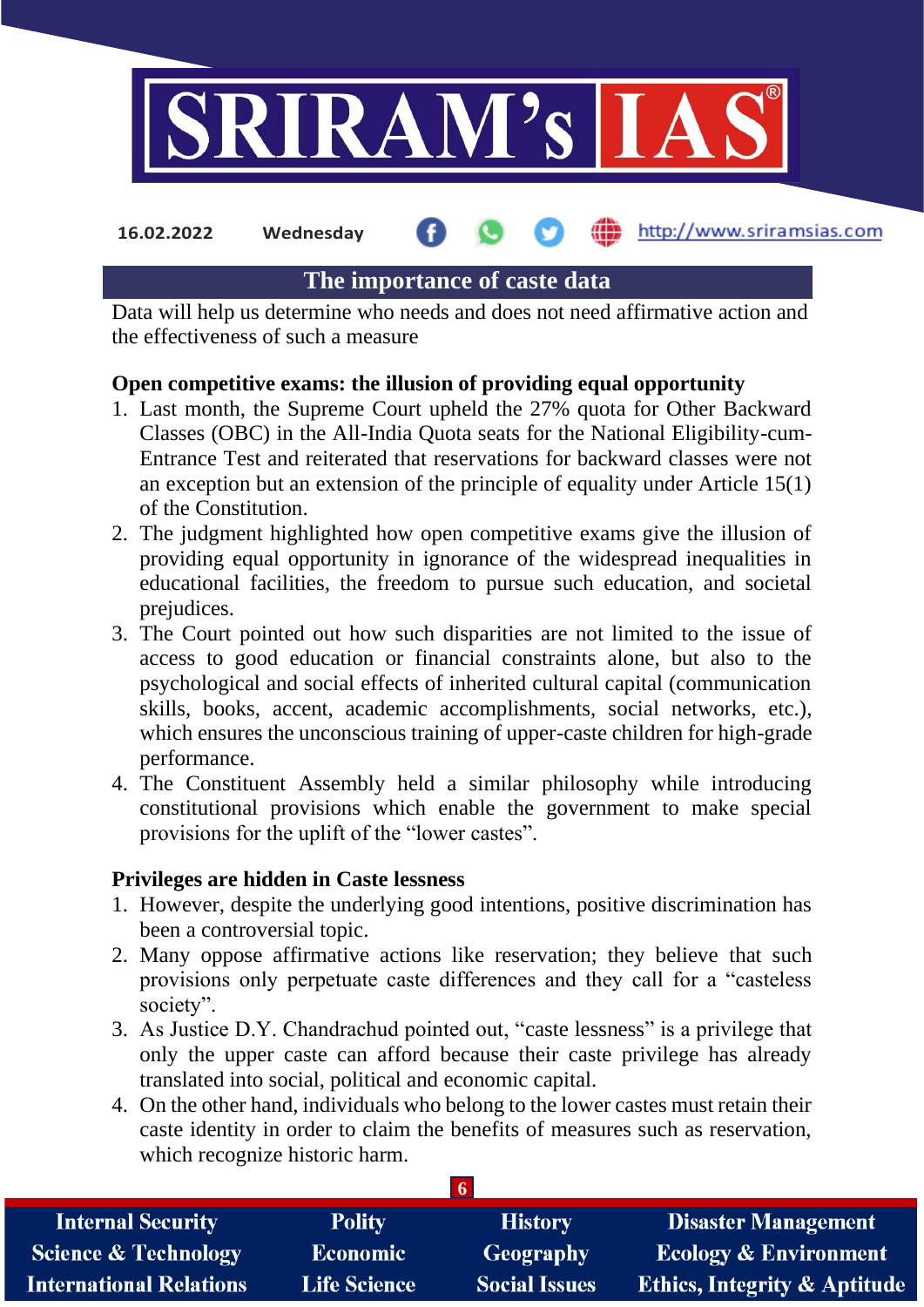

| <b>YEAR</b> | <b>Caste-based census</b><br><b>OUTCOME</b>                                                                                                                                         |                                          | Commissions dealing with issues related to OBCs                                                                                                                                                                |  |
|-------------|-------------------------------------------------------------------------------------------------------------------------------------------------------------------------------------|------------------------------------------|----------------------------------------------------------------------------------------------------------------------------------------------------------------------------------------------------------------|--|
| 1872        | <b>Classified population into Brahmins.</b><br>Kshatriyas, Rajpoots, other castes<br>based on profession, native<br><b>Christians, Aboriginal tribes.</b><br>semi-Hindooised tribes | Kaka<br>Kalelkar<br>Commission<br>(1953) | Identified 2,399 backward castes, including 837<br>most backward castes. Recommended caste-based<br>census in 1961. Report rejected. Government says no<br>objective tests for identifying backward class.     |  |
| 1901        | 1.642 castes                                                                                                                                                                        | Mandal<br><b>Commission</b>              | <b>Identified OBCs comprise 52% of India's population.</b><br>granted 27% reservation in government jobs.                                                                                                      |  |
| 1931        | 4.147 castes                                                                                                                                                                        | (1979)                                   |                                                                                                                                                                                                                |  |
| 1941        | Census curtailed due to World War II                                                                                                                                                |                                          |                                                                                                                                                                                                                |  |
| $2011*$     | Over 46 lakh caste names, sub-castes,<br>surnames and gotras. Caste numbers<br>withheld citing inaccuracies.                                                                        | Rohini<br>Commission<br>(2017)           | Recommends 27% reservation for OBCs be divided<br>into four sub-categories. Finds 97% of jobs and<br>educational seats went to 25% sub-castes, 10% of the<br>2.633 OBC communities cornered 25% of these jobs. |  |
|             | *socio-economic and caste census                                                                                                                                                    |                                          | while 983 communities had zero representation.                                                                                                                                                                 |  |

http://www.sriramsias.com

### **Promises without justifiable data**

**16.02.2022 Wednesday**

- 1. But even for those who are conscious of these issues, it is hard to blindly trust the state's motivations because of the caste and class politics ruling our country today.
- 2. Political parties often promise reservation for communities on being brought to power without any credible data collection exercises to justify the decision.

### **Need for a credible exercise**

- 1. Against this backdrop, it can be said that the faith of our citizens cannot be restored until credible exercises of data collection are undertaken regarding caste.
- 2. Even though data concerning the Scheduled Castes and Scheduled Tribes have been included in the Census, there is no similar data on OBCs.
- 3. The Socio-Economic and Caste Census (SECC) conducted in 2011 has been called "faulty" and "unreliable".
- 4. Even the Mandal Commission's recommendations were criticized as being based merely on the "personal knowledge" of the members of the commission and sample surveys.
- 5. In the Indra Sawhney case, the Supreme Court held that the States must conclude the "backwardness" of a particular class of people only after proper assessment and objective evaluation.
- 6. It held that such a conclusion must be subject to periodic review by a permanent body of experts. The National Commission for Backward Classes Act, 1993, provides under Section 11 that the Central government may every 10 years revise lists with a view to excluding those classes which have ceased

| <b>Internal Security</b>        | <b>Polity</b>       | <b>History</b>       | <b>Disaster Management</b>              |
|---------------------------------|---------------------|----------------------|-----------------------------------------|
| <b>Science &amp; Technology</b> | <b>Economic</b>     | <b>Geography</b>     | <b>Ecology &amp; Environment</b>        |
| <b>International Relations</b>  | <b>Life Science</b> | <b>Social Issues</b> | <b>Ethics, Integrity &amp; Aptitude</b> |